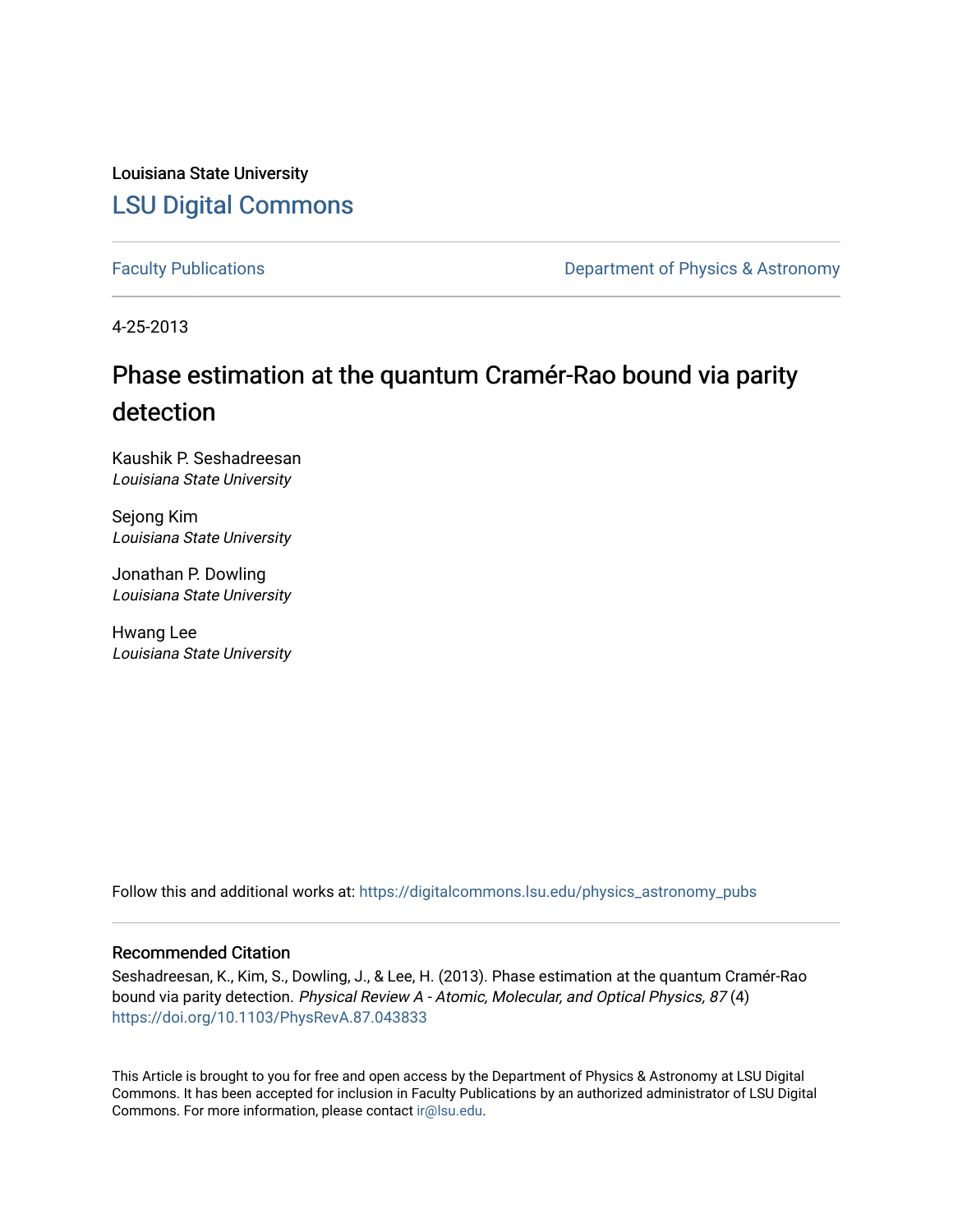## Parity Measurement is Sufficient for Phase Estimation at the Quantum Cramer-Rao Bound for Path-Symmetric States

Sejong Kim,<sup>1</sup> Kaushik P. Seshadreesan,<sup>2,\*</sup> Jonathan P. Dowling,<sup>2,3</sup> and Hwang Lee<sup>2</sup>

 $1$ Department of Mathematics, Louisiana State University, Baton Rouge, LA  $70803$ 

 ${}^{2}$ Hearne Institute for Theoretical Physics and Department of Physics and Astronomy,

 ${}^{3}$ Beijing Computational Science Research Center, Beijing, 100084, China

(Dated: December 6, 2018)

In this letter, we show that for all the so-called path-symmetric states, the measurement of parity of photon number at the output of an optical interferometer achieves maximal phase sensitivity at the quantum Cramer-Rao bound. Such optimal phase sensitivity with parity is attained at a suitable bias phase, which can be determined a priori. Our scheme is applicable for local phase estimation.

PACS numbers: 42.50.St, 42.50.Dv, 42.50.Ex, 42.50.Lc

Interferometry is a vital component of various precision measurement, sensing, and imaging techniques. It works based on mapping the quantity of interest on to the unknown phase of a system and estimating the latter; for example, the relative phase between the two modes or "arms" of an optical interferometer. Optical interferometry, often described in the Mach-Zehnder configuration, in general differs in the strategies of state preparation and detection. The conventional choice is to use a coherent light source and intensity difference detection. Assuming the unitary phase acquisition operator to be:

<span id="page-1-0"></span>
$$
\hat{U}_{\phi} = e^{-i\phi(\hat{n}_a - \hat{n}_b)/2},\tag{1}
$$

(where  $\hat{n}_a$ ,  $\hat{n}_b$  are the number operators associated with the modes,) the phase sensitivity of the conventional Mach-Zehnder interferometer (MZI) is bounded by the shot noise limit (SNL)  $\delta\phi = 1/\sqrt{\bar{n}}$  (for  $\bar{n}$  photons in the coherent state on average); whereas, protocols of quantum interferometry promise enhanced phase sensitivities by prescribing the use of states with nonclassical photon correlations and detection strategies that probe the particle nature of the output light, for example, via number counting [\[1\]](#page-4-1). As for such nonclassical states, the proposal to squeeze the vacuum state entering the unused port of the conventional MZI, by Caves in 1981, resulted in the first instance of a quantum-enhanced MZI capable of operating below the SNL [\[2](#page-4-2)]. Others, such as the twin-Fock state [\[3\]](#page-4-3), the maximally path-entangled N00N state  $(|N,0\rangle + |0,N\rangle)/\sqrt{2}$ , which reach the Heisenberg limit (HL)  $\delta \phi = 1/N$ , were later proposed [\[4\]](#page-4-4).

Much of the latest experimental efforts in quantum interferometry have been focussed on attaining the HL [\[5\]](#page-4-5). The theory of quantum phase estimation aids in identifying potential schemes for such phase sensitivities [\[6\]](#page-4-6). It is based on the information-theoretical concept of the Cramer-Rao bound [\[7](#page-4-7)]. For the form of unitary phase acquisition considered in Eq. [\(1\)](#page-1-0), the quantum Cramer-Rao bound (QCRB)—an attribute of the quantum state input to the MZI alone (independent of detection)—at

its best, can reach Heisenberg scaling in the absence of photon losses. On the other hand, the classical Cramer-Rao bound (CCRB)—an attribute of the combination of a quantum state and detection strategy—can optimally reach the QCRB of the state. Uys and Meystre derived optimal quantum states, whose CCRB with number counting-based detection attains the HL in the absence of photon losses [\[8](#page-4-8)]. Lee et al. included photon losses to the problem and worked out the optimal inputs [\[9\]](#page-4-9). Meanwhile, Dorner et al. found optimal inputs in the presence of photon losses for the generic optimal detection strategy based on the symmetric logarithmic derivative operation, which is known to achieve the QCRB of all quantum states [\[10](#page-4-10)]. Pezzí and Smerzi revived Caves' original scheme, and showed that the QCRB of coherent mixed with squeezed-vacuum state input reaches the HL,  $\delta\phi = 1/\bar{n}$ , when the two states are mixed in equal proportions  $(\bar{n}/2)$  photons on average in each state) at the input of the MZI [\[11](#page-4-11)]. Additionally, they showed that the limit could be achieved with the scheme independent of the actual value of the phase, by gathering the full statistics of number counting in both the modes in place of intensity difference detection.

Apart from number counting and the symmetric logarithmic derivative operation, another detection strategy that has attracted a great deal of attention is the one based on the measurement of parity of photon number in one of the output modes of the MZI, described by the operator  $\hat{\Pi} = (-1)^{\hat{n}}$  [\[12\]](#page-4-12). Parity detection was first proposed by Bollinger et al. for enhanced frequency measurement with an entangled state of trapped ions [\[13\]](#page-4-13). Later, Gerry and Campos applied parity measurement to optical interferometry with the N00N state for achieving phase sensitivities at the HL [\[14\]](#page-4-14). Parity detection achieves sub-shot noise phase sensitivities with various inputs [\[15\]](#page-4-15). MZIs with two-mode squeezed-vacuum state input and coherent state mixed with squeezed-vacuum state input have been shown to achieve the QCRB of the respective inputs with parity detection, which in turn can

Louisiana State University, Baton Rouge, LA 70803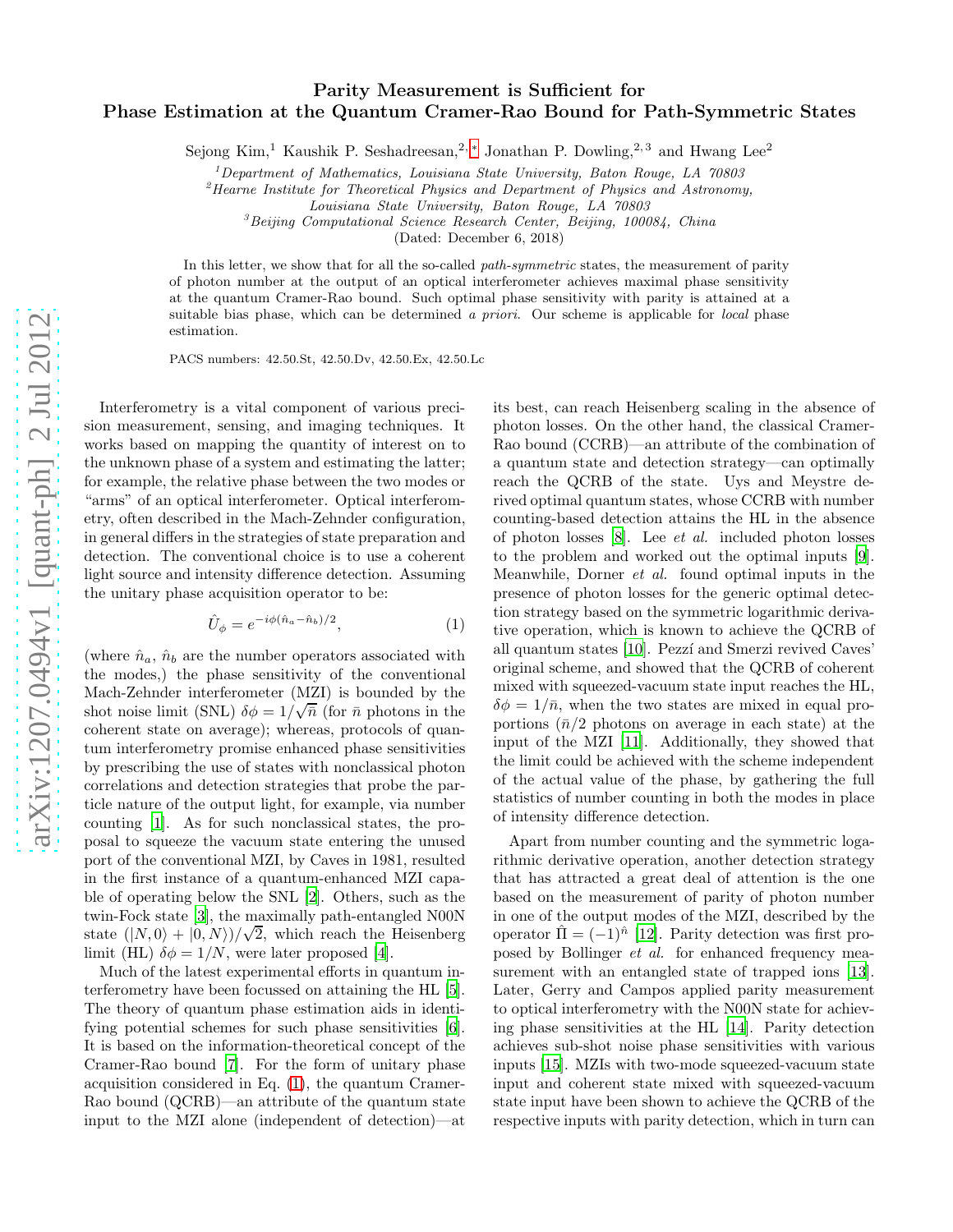reach the Heisenberg limit [\[16](#page-4-16), [17](#page-4-17)]. A theoretical question of interest is whether parity detection reaches the QCRB of all two-mode input states. In this letter, we prove that parity detection achieves the QCRB of all pure states that are path-symmetric inside the MZI [\[18](#page-4-18)]. The class of path-symmetric states includes all pure states that have a certain kind of coherence, i.e., phase relation between the probability amplitudes in the photon number basis, as given in Eq. [\(4\)](#page-2-0). All single mode state inputs to the MZI result in path-symmetric states after passing through the first 50:50 beam splitter. The N00N state and the states that result inside the MZI from inputs such as the twin-Fock state [\[3\]](#page-4-3), the Yuen state [\[19\]](#page-4-19), the two mode squeezed-vacuum state [\[16\]](#page-4-16), the coherent state mixed with squeezed-vacuum state [\[11,](#page-4-11) [17,](#page-4-17) [20\]](#page-4-20), the pair-coherent state [\[21\]](#page-4-21), which are capable of HL phase sensitivity, are all path-symmetric states. Based on what we prove, it suffices to measure the parity of photon number in one of the output modes alone, in place of number counting in both the modes, in order to achieve the QCRB of all such path-symmetric states, some of which can in turn reach the HL.



<span id="page-2-1"></span>FIG. 1: A MZI with a two-mode input  $|\psi_1\rangle$ , which after the beam splitter and phase shifter transformations  $\hat{U}_{BS}$  =  $\exp(-i\frac{\pi}{2}J_x)$ ,  $\hat{U}_\phi = \exp(-i\phi J_z)$  and  $\hat{U}_{BS}^{\dagger} = \exp(i\frac{\pi}{2}J_x)$  (in that order), is denoted by  $|\psi_2\rangle$ ,  $|\psi_3\rangle$  and  $|\psi_4\rangle$ , at the respective stages.

We work in the Schwinger representation, wherein twomode interferometry is described in terms of SU(2) algebra [\[22\]](#page-4-22). A two mode N-photon state in this representation resides in the  $j = N/2$  subspace of the angular momentum Hilbert space. A typical MZI,  $\hat{U}_{MZI} =$  $\hat{U}_{BS}^{\dagger}\hat{U}_{\phi}\hat{U}_{BS}$ , as described in Fig. [1,](#page-2-1) is considered. For the chosen phase shifter and beam splitter transformations  $\hat{U}_{\phi} = \exp(-i\phi J_z)$  and  $\hat{U}_{BS} = \exp(-i\frac{\pi}{2}J_x)$ ,  $\hat{U}_{MZI} = \exp(-i\phi J_y)$ . We call this the type-I MZI. On the other hand, if we choose a beam splitter that performs  $\hat{U}_{BS} = \exp(-i\frac{\pi}{2}J_y)$ , then  $\hat{U}_{MZI} = \exp(-i\phi J_x)$ , which we will call a type-II MZI. Without loss of generality, one can switch from type-I to type-II MZI by suitably adding a finite number of phase shifters before and after the beam splitters.

The error in the estimate of the unknown phase shift  $\phi$  based on the measurement of an observable  $\ddot{O}$  can be

written based on the linear error propagation formula as  $\delta \phi = \left| \Delta O / (\partial \langle \hat{O} \rangle / \partial \phi) \right|$ . For an observable that acts on the state  $|\psi_3\rangle$ , this quantity  $\delta\phi$ , due to the Heisenberg uncertainty principle between the generator of phase evolution  $\hat{J}_z$  and the observable, obeys  $(\delta \phi) \geq 1/(2\Delta J_z)$ . For pure quantum states  $|\psi_3\rangle$ , the right-hand side of this inequality is a tight bound, and is identically equal to their QCRB. The equivalent (necessary and sufficient) condition for achieving the bound is that of equality in the Heisenberg uncertainty relation, namely:

<span id="page-2-2"></span>
$$
(\hat{O} - \langle \hat{O} \rangle I) |\psi_3\rangle = i\lambda (\hat{J}_z - \langle \hat{J}_z \rangle I) |\psi_3\rangle, \tag{2}
$$

where  $\lambda$  is purely real and the expectation values are calculated with respect to the state  $|\psi_3\rangle$ .

We first examine photon number counting-based detection strategies. For mathematical convenience, we choose a type-II MZI. Since photon counting at the output of a MZI is equivalent to the measurement of the operator  $\hat{J}_z$ on the state  $|\psi_4\rangle$ , the corresponding observable  $\hat{O}$  acting on  $|\psi_3\rangle$  for such detection strategies must be diagonal in the  $\hat{J}_x$  basis. This is so, because the  $\hat{J}_z$  basis states transform into the  $\hat{J}_x$  basis states under the action of the type-II beam splitter transformation  $\hat{U}_{BS} = \exp(-i\frac{\pi}{2}J_y)$ . In the  $\hat{J}_x$  basis  $\{|m_x\rangle\}$ , since the matrix elements of  $\hat{J}_z$ are purely imaginary, the right hand side of Eq. [\(2\)](#page-2-2) is real (Hermiticity requirement for the observable  $\hat{O}$ ) if and only if the coefficients of  $|\psi_3\rangle$  are purely real (up to a global phase factor), i.e.:

$$
\langle m_x | \psi_3 \rangle = \langle m_x | \psi_3 \rangle^* e^{-i2\chi}, \ \forall \ m_x \in \{-j, ..., +j\}, \quad (3)
$$

where  $\chi$  is a real constant, and  $\langle \hat{J}_z \rangle = 0$ . This condition, when written in the  $\hat{J}_z$  basis  $\{|m_z\rangle\}$ , transforms into:

<span id="page-2-0"></span>
$$
\langle m_z | \psi_3 \rangle = \langle -m_z | \psi_3 \rangle^* e^{-i2\chi}, \ \forall \ m_z \in \{-j, ..., +j\}.
$$
 (4)

(Note that  $\langle \hat{J}_z \rangle$  of such states is always zero.) Therefore, all pure states that obey Eq. [\(4\)](#page-2-0) reach their maximal phase sensitivities with detection strategies based on photon number-counting. (For the rest of the paper, we will use  $m \equiv m_z$ .)

Further, if 
$$
|\psi_2\rangle = \sum_{m=-j}^{+j} c_m |m\rangle
$$
, then  $|\psi_3\rangle = \sum_{m=-j}^{+j} c_m e^{-im\phi} |m\rangle$ , which implies:

$$
\frac{\langle m|\psi_3\rangle}{\langle -m|\psi_3\rangle^*} = \frac{c_m e^{-i\phi m}}{(c_{-m} e^{i\phi m})^*} = \frac{c_m}{c_{-m}^*} = \frac{\langle m|\psi_2\rangle}{\langle -m|\psi_2\rangle^*}.
$$
 (5)

However,  $\langle m|\psi_3\rangle/\langle -m|\psi_3\rangle^* = e$ Therefore  $\langle m|\psi_2\rangle/\langle -m|\psi_2\rangle^*$  also equals  $e^{-i2\chi}$ , i.e., the condition of Eq. [\(4\)](#page-2-0) can be satisfied independently of the value of the unknown phase  $\phi$ . In a recent paper [\[18\]](#page-4-18), Hofmann interpreted this phase independence of Eq. [\(4\)](#page-2-0) as a symmetry in the Heisenberg picture, wherein, the angular momentum vector  $\mathbf{J} = \{J_x, J_y, J_z\}$  associated with the state is invariant under rotations about the z-axis [\[23\]](#page-4-23).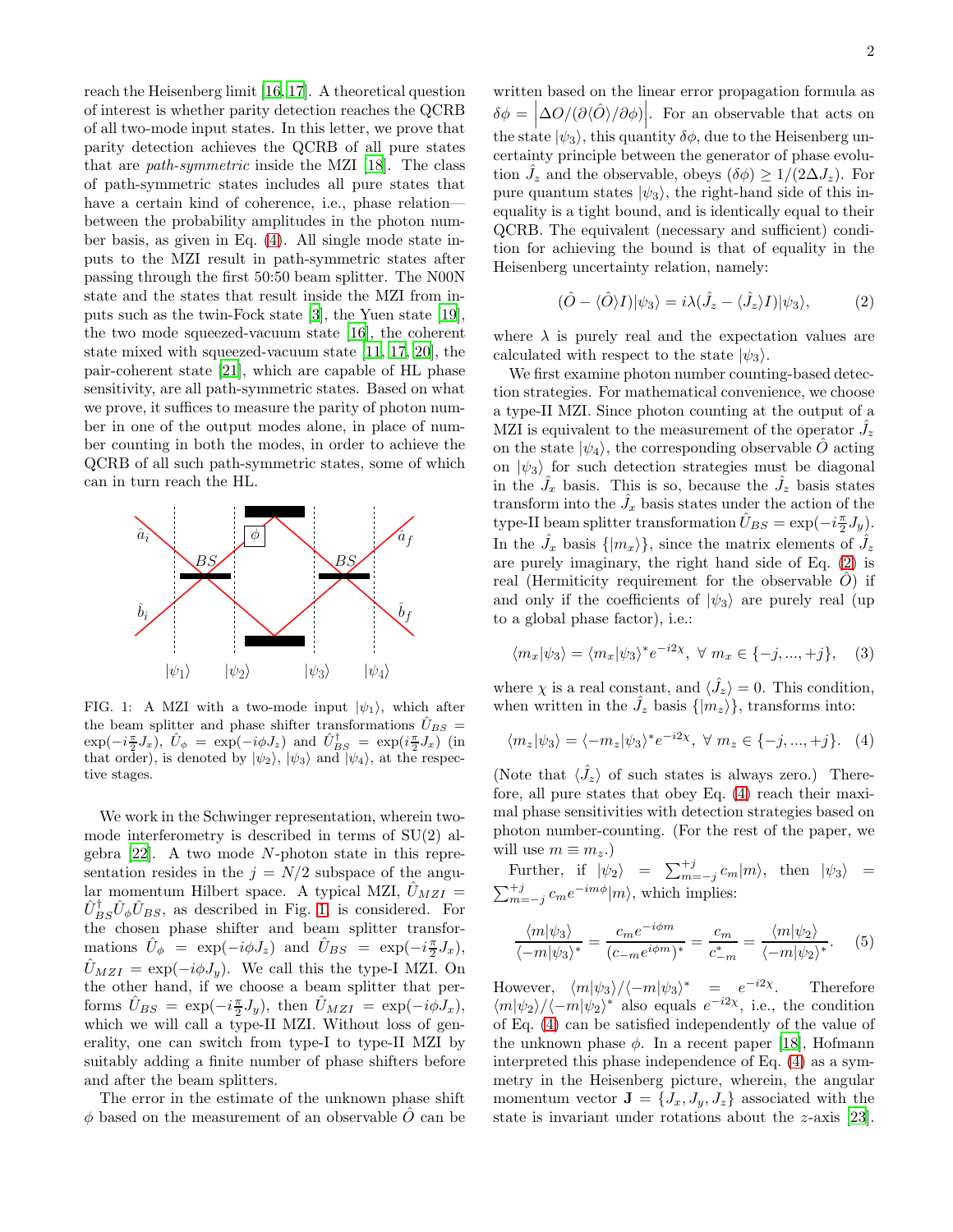He called such states as path-symmetric states, since in the Schrodinger picture, the condition in Eq. [\(4\)](#page-2-0) can be interpreted as the invariance of the two-mode pure state  $|\psi\rangle$  with respect to a mode exchange operation (along with complex conjugation of the coefficients).

We now study such path-symmetric states in the context of parity-based metrology. Parity has been commonly studied with MZIs containing the beam splitter transformation  $\hat{U}_{BS} = \exp(-i\frac{\pi}{2}J_x);$  therefore we switch to the type-I MZI. The observable  $\hat{O}$  (at the state  $|\psi_3\rangle$ ) corresponding to parity measurement in the output mode  $\hat{b}_f$  can be obtained by transforming  $\hat{\Pi} = (-1)^{j-J_z}$ through the beam splitter. It is given by the operator  $\hat{Q}=\tilde{U}_{BS}\hat{\Pi}\hat{U}_{BS}^{\dagger}$  [\[15\]](#page-4-15):

$$
\hat{Q} = i^N \sum_{k=0}^N (-1)^k |k, N-k\rangle\langle N-k, k| \tag{6}
$$

$$
= i^N \sum_{m=-j}^{j} (-1)^{j+m} |m\rangle\langle -m|, \tag{7}
$$

and  $\langle \psi_4|\hat{\Pi}|\psi_4\rangle = \langle \psi_3|\hat{Q}|\psi_3\rangle$ . In order to achieve the quantum Cramer-Rao bound with the operator  $\hat{Q}$  for a path-symmetric state  $|\psi_3\rangle$ , we need:

$$
(\hat{Q} - \langle \hat{Q} \rangle I) |\psi_3\rangle = i\lambda \hat{J}_z |\psi_3\rangle, \tag{8}
$$

where  $\langle \hat{Q} \rangle$  =  $\sum$ j  $m = -j$  $i^N(-1)^{j+m}c_{-m}c_m^*e^{i2m\phi}$  and  $\lambda =$ 

 $\pm[\Delta Q/\Delta J_z]$  is a real number. Since  $\hat{Q}^2 = \hat{I}$ , alternatively, we have

$$
\frac{\langle m|\hat{Q}|\psi_3\rangle - \langle \hat{Q}\rangle \langle m|\psi_3\rangle}{\langle m|\hat{J}_z|\psi_3\rangle} = \pm i \left[ \frac{1 - \langle \hat{Q}\rangle^2}{\langle \hat{J}_z^2 \rangle} \right]^{1/2}.
$$
 (9)

Via direct computation of each term, we obtain:

<span id="page-3-0"></span>
$$
S - \langle \hat{Q} \rangle = \pm im \left[ \frac{1 - \langle \hat{Q} \rangle^2}{\langle \hat{J}_z^2 \rangle} \right]^{1/2}, \quad (10)
$$

where  $S = i^{N}(-1)^{j+m} \frac{c_{-m}}{c_{m}} e^{i2m\phi} \equiv S' + iS''$ . Let  $c_{m} =$  $r_m e^{i\theta_m}$ , where  $r_m$  and  $\theta_m$  are real. Then,

<span id="page-3-2"></span>
$$
S' = \text{Re}\left(i^N(-1)^{j+m}e^{i2(m\phi - \chi - \theta_m)}\right)
$$
  
= 
$$
\begin{cases} \pm (-1)^{j+m} \sin 2(m\phi - \chi - \theta_m) & \text{if } N \text{ is odd,} \\ (-1)^m \cos 2(m\phi - \chi - \theta_m) & \text{if } N \text{ is even.} \end{cases}
$$
(11)

If  $S' = \pm 1$  for some  $\phi$  and for all m, then  $S'' = 0$ since  $S'^2 + S''^2 = \left[ i^N (-1)^{j+m} e^{i2(m\phi - \chi - \theta_m)} \right]$  $2^2 = 1$ . In that case, Re  $(i^N(-1)^{j+m}c_{-m}c_m^*e^{i2m\phi}) = \pm |c_m|^2$  and Im  $(i^N(-1)^{j+m}c_{-m}c_m^*e^{i2m\phi})=0$  for all m. So

$$
\langle \hat{Q} \rangle = \sum_{m=-j}^{j} i^{N} (-1)^{j+m} c_{-m} c_{m}^{*} e^{i2m\phi} = \pm \sum_{m=-j}^{j} |c_{m}|^{2} = \pm 1,
$$

which implies that the condition in Eq. [\(10\)](#page-3-0) is satisfied, and hence the quantum Cramer-Rao bound is achieved. Therefore,  $S' = \pm 1$  is a sufficient condition for a pathsymmetric state to achieve its quantum Cramer-Rao bound with parity measurement.

Let us assume that phase sensitivity at the quantum Cramer-Rao bound is obtained for a path-symmetric state  $|\psi_2\rangle$ ; i.e., the equation [\(10\)](#page-3-0) holds for all m;

$$
S' + iS'' - \langle \hat{Q} \rangle = \pm im \left[ \frac{1 - \langle \hat{Q} \rangle^2}{\langle \hat{J}_z^2 \rangle} \right]^{1/2}.
$$
 (12)

Then, we have

$$
S' = \langle \hat{Q} \rangle, \ S'' = \pm m \left[ \frac{1 - \langle \hat{Q} \rangle^2}{\langle \hat{J}_z^2 \rangle} \right]^{1/2}, \tag{13}
$$

and furthermore,

$$
S'' = \pm m \left[ \frac{1 - S'^2}{\langle \hat{J}_z^2 \rangle} \right]^{1/2} = \pm m S'' \left[ \frac{1}{\langle \hat{J}_z^2 \rangle} \right]^{1/2}.
$$
 (14)

If  $|S'| \neq 1$ , then  $S'' \neq 0$  since  $S'^2 + S''^2 = 1$ . So we get  $\langle \hat{J_z}$  $\int_0^2$   $\sqrt{1/2} = \pm m$  for all m, but this result is a contradiction in general, since it should hold for all m. Hence,  $|S'| = 1$ . Therefore,  $S' = \pm 1$  is also a necessary condition for a path-symmetric state to achieve its quantum Cramer-Rao bound with parity measurement. Hence, we say an N-photon path-symmetric state  $|\psi_2\rangle = \sum_{m=-j}^{j} c_m |m\rangle$ reaches its quantum Cramer-Rao bound with the parity detection operator  $Q$  if, and only if, there exists a real number  $\phi$  such that, for all m,

<span id="page-3-1"></span>
$$
\operatorname{Re}\left(i^N(-1)^{j+m}\frac{c_{-m}}{c_m}e^{i2m\phi}\right) = \pm 1. \tag{15}
$$

Although seemingly complicated at the outset, the condition in Eq. [\(15\)](#page-3-1) is easily satisfied in the following cases:

- (a)  $c_m = r_m$ , i.e.,  $c_m$  is purely real  $(\theta_m = 0)$  for all m, and therefore  $\chi = 0$ .
- (b)  $c_m = r_m e^{im\theta}$ , i.e.,  $\theta_m = m\theta$  for some constant  $\theta$ , and therefore  $\chi = 0$ .

The values of  $\phi$  in case (a), and  $\phi - \theta$  in case (b), when chosen as:

<span id="page-3-3"></span>
$$
\begin{cases} \frac{\pi}{2} \text{ or } \frac{3\pi}{2} & \text{if } N \text{ is odd,} \\ 0 \text{ or } \frac{\pi}{2} \text{ or } \pi \text{ or } \frac{3\pi}{2} & \text{if } N \text{ is even,} \end{cases}
$$
 (16)

satisfy the condition in Eq. [\(15\)](#page-3-1), and consequently result in maximally sensitive phase estimation with parity measurement for the given state at those values of  $\phi$ .

Additionally, given any arbitrary path-symmetric state  $|\psi_2\rangle$  with real parameters  $\{r_m, \theta_m\}$ , and a real constant